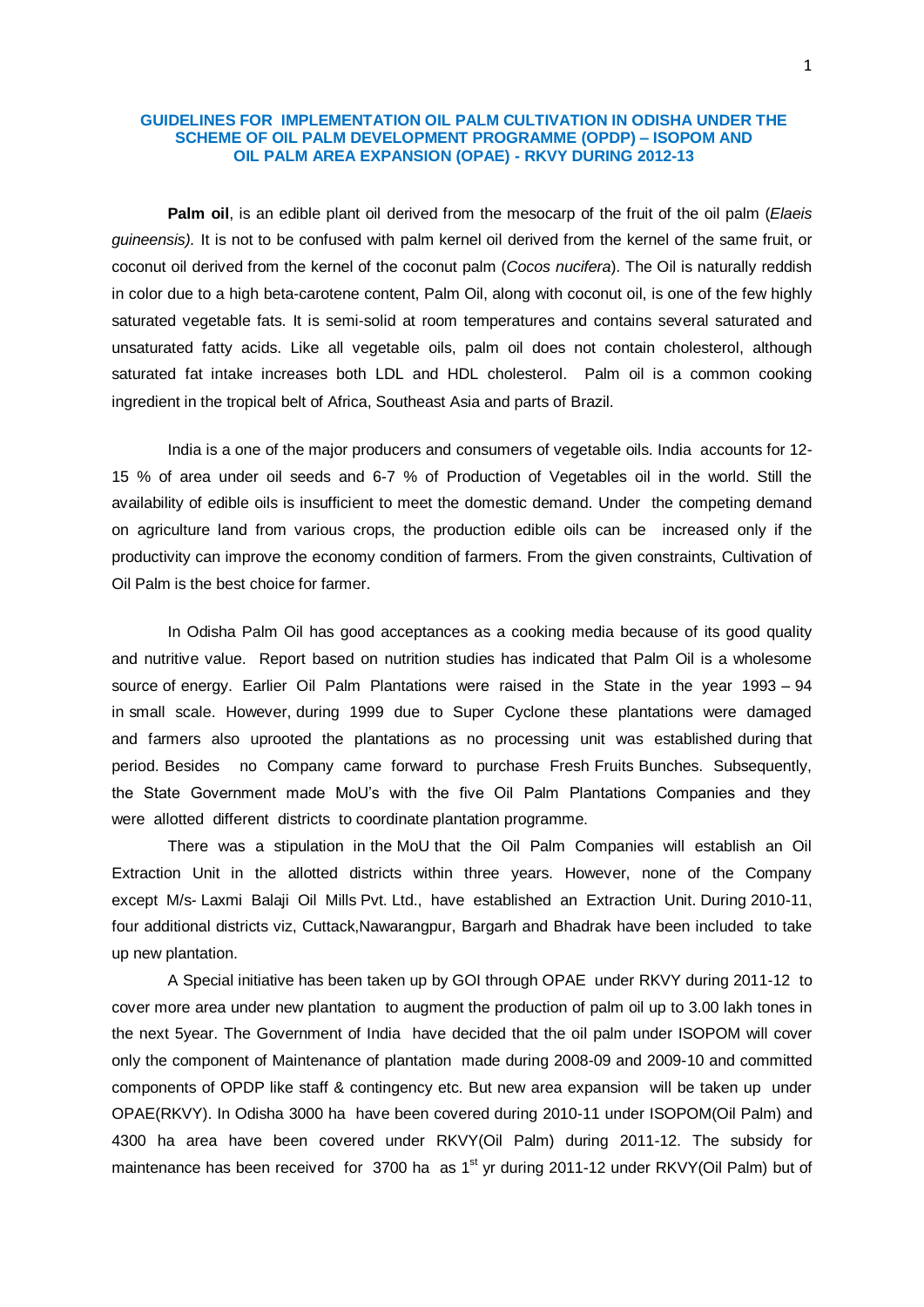2<sup>nd</sup> yr maintenance for 2011-12 plantation for 4300 ha has been received during 2012-13. In the year 2012-13, 3<sup>rd</sup> yr maintenance of the 2010-11 plantations has been received under ISOPOM(Oil Palm).

In view of the above, the detailed guidelines for 2012-13 has been prepared according to the existing subsidy pattern.

## **2**. **Ongoing Programme for Oil Palm Development:**

Oil Palm Development Programme (OPDP) was launched during 1991-92 under the "Technology Mission on Oilseeds and Pulses" (TMOP) with a focus on area expansion in Odisha. From 2004-05 onwards, the scheme is being implemented as part of the "Integrated Scheme of Oilseeds, Pulses, Oil Palm & Maize" (ISOPOM) and provides support for quality Oil Palm cultivation in the State. Under this scheme, support is provided for planting material, cultivation cost, installation of drip irrigation system, diesel pump sets, training, development of waste land and technology transfer through demonstration and publicity.

Fresh Fruit Bunches (FFBs) of oil palm are highly perishable and need to be processed within 24 hrs of harvest. Realising the special circumstances regarding the cultivation, gestation, sustainability, production, harvesting and processing of Oil Palm, the State Directorate of Horticulture has tried to establish a linkage of oil palm farmers with oil palm processors and oil palm industry. Area expansion programme under ISOPOM in association with the oil palm industry is being taken up in the State. Identified areas are allocated to private entrepreneurs as detailed below, for overall development of the sector i.e. from plantation to procurement of Fresh Fruit Bunches (FFBs) at a reasonable price.

| Name of the Company                       | Name of the District            |  |  |
|-------------------------------------------|---------------------------------|--|--|
|                                           |                                 |  |  |
| Lakshmi Balaji Oils Pvt. Ltd., Rayagada   | Nawarangapur, Koraput, Rayagada |  |  |
| Godrej Oil Plantation Ltd., Berhampur     | Bargada, Ganjam, Gajapati       |  |  |
| 3F Oil Palm Agro-Tech Pvt Ltd., Dhenkanal | Dhenkanal, Cuttack, Jajpur      |  |  |
| Ruchi Soya Industries Ltd., Balasore      | Mayurbhanja, Bhadrak, Balasore  |  |  |
| Vaidehi Palms Pvt. Ltd., Nayagarh         | Nayagarh, Boudh                 |  |  |

#### List of MoU signed Oil Palm companies operating in Odisha:

A special initiative is being undertaken under RKVY during 2012-13 for implementation of a Special Programme on Oil Palm Area Expansion (OPAE) in order to augment the production of palm oil. The guidelines for 2007-08 should be followed for the components like Maintenance of Plantation up to 2010-11, Demonstration, Exposure visit of Farmers & Officials and Wasteland development. Similarly, the guidelines for OPAE programme under RKVY should be followed for all other components from 2011-12 as given below. The components in either of the schemes may be dovetailed as per requirements.

# **3. Selection of Beneficiaries:**

The DDH /ADH/AHO shall select the beneficiaries with the help of their field functionaries and shall intimate the Company for providing Planting materials or other inputs. The Extension personnel of the MoU signed Companies assigned for that area may be involved in selection of beneficiaries, but they have to intimate the concerned DDH /ADH/AHO for finalization of beneficiary list before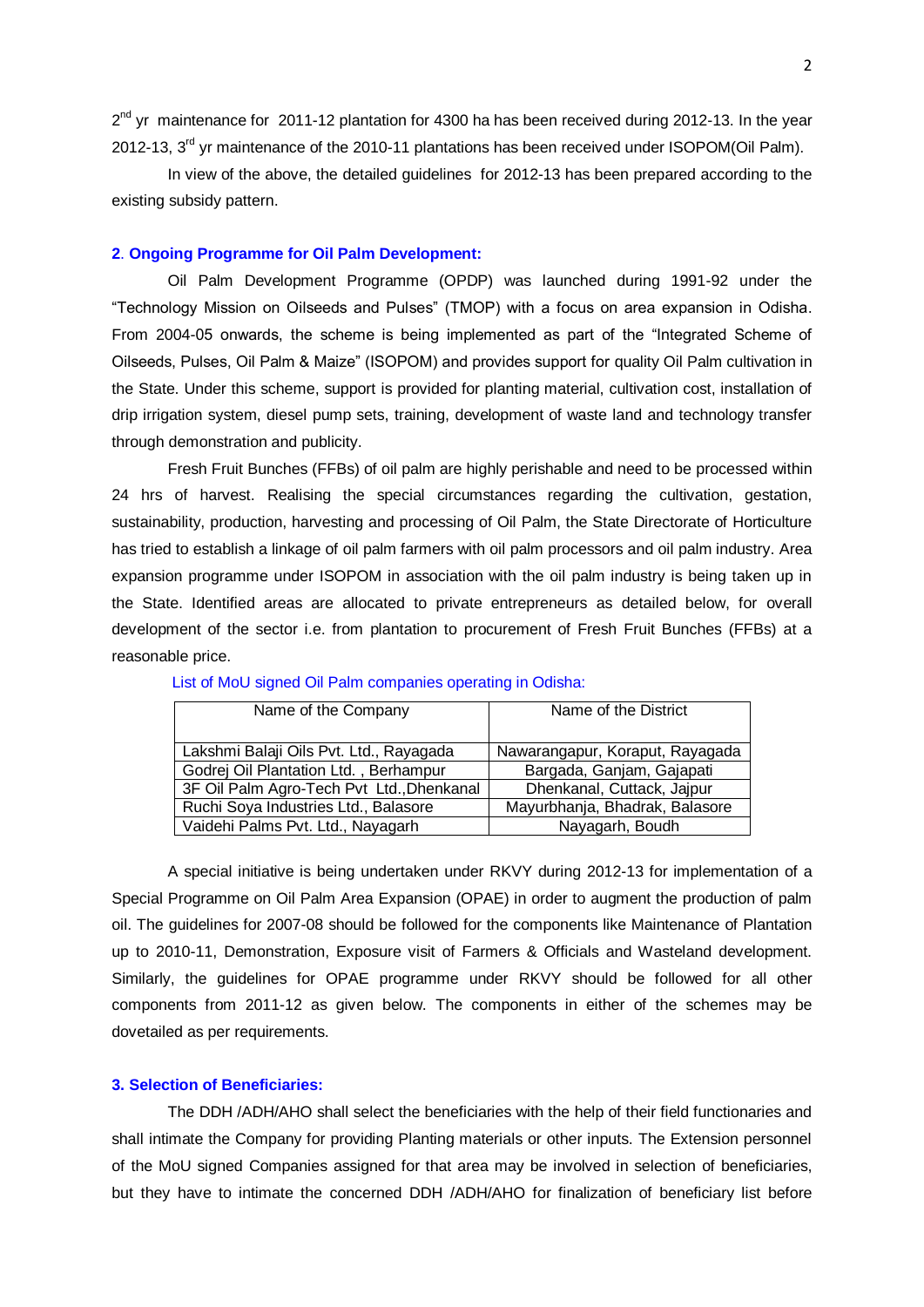taking up any plantation or provision of inputs. In any case the Beneficiary has to apply for Oil Palm plantation indicating details of land holding, Bank branch & Account number in the format assigned by the Directorate of Horticulture.

#### **4. Distribution of Planting Materials (Oil palm seedlings):**

The concerned Company shall arrange to provide on farm delivery of disease free & healthy Oil Palm Seedlings (Exotic/Indigenous) @ 143/ ha, to the selected beneficiaries. During the year 2011-12, there is a provision for New Plantation under OPAE programme under RKVY. Subsidy admissible is 85% of the cost of planting material limited to Rs. 10000/-per ha for entire land holding of the farmer. Considering the revised cost of seedlings @ Rs.83/- each, the beneficiary has to pay Rs. 12.50/ seedling and balance Rs. 70.55/ seedling shall be the subsidy. Hence, per ha of 143 plants, Farmer's share, Rs.1780.35 (143 x 1245) + Subsidy, Rs.1088.65 (143 x 70.55) = Rs. 10088.65/- or, say Rs.10000/-. However, where there is spill over of funds for plantation under ISOPOM, the assistance shall be provided as per the previous guidelines i.e. 75% of the cost limited to Rs.7500/ha. In any case, within seven days of completion of plantation, the Extension Personnel of the Company has to intimate concerned DDH /ADH/AHO under intimation to Horticulture Directorate through e-mail. Within 10 days of receiving the intimation of plantation, concerned DDH /ADH/AHO shall conduct verification and basing on verification, shall release subsidy amount on planting materials to the Company through A/c payee Bank Cheque/online money transfer under intimation to Horticulture Directorate. DDH /ADH/AHO may collect Farmers' share for seedlings and remit to the Company or the Company may directly collect from the beneficiaries.

#### **5. Assistance for cost of cultivation during gestation period:**

During the year 2012-13, there is provision for Maintenance of New Plantation under OPAE programme under RKVY. Subsidy @ 50% on the cost of maintenance is extended for 4 years including planting year. The rate of subsidy for maintenance is  $\omega$  Rs.6000/- per ha for 1<sup>st</sup> year/Planting year @ Rs.3500/- per ha, for  $2^{nd}$  year @ Rs.4500/- per ha, for 3<sup>rd</sup> year and @ Rs.6000/per ha for 4<sup>th</sup> year. However, for older plantations done under ISOPOM, subsidy admissible is 50%, but shall be provided as per the old rate of assistance i.e.  $QRs$  4600/- per ha for 1<sup>st</sup> year/Planting year, @Rs 3300/- per ha for 2<sup>nd</sup> year @Rs 3500/- per ha for 3<sup>rd</sup> year and @Rs 4100/- per ha for 4<sup>th</sup> year.

As per NHM guidelines, there is provision for release of 100% subsidy on maintenance of plantation in the  $2^{nd}$  year of plantation in case there is survival of 75% plants and in the  $3^{rd}$  year of plantation in case there is survival of 90% of plants. This means, for 100 plants in the planting year, if 75 or more plants are survived in the  $2^{nd}$  year, 100 % subsidy on maintenance should be provided. Similarly, if 90% plants out of 75 plants survived in the 3rd year i.e. 67 or more plants, the beneficiary shall be eligible to get 100% subsidy. Similar procedure should be followed in Oil Palm plantations undertaken by this Directorate. But there should be 100% survival of  $3<sup>rd</sup>$  year plantation for  $4<sup>th</sup>$  year release of subsidy.

In case of Oil Palm plantation, since survival of number of healthy plants in a locality is badly required for establishment and running of a processing unit, it has been decided to provide assistance through subsidy even in case of survival of fewer plants. In that case the subsidy shall be estimated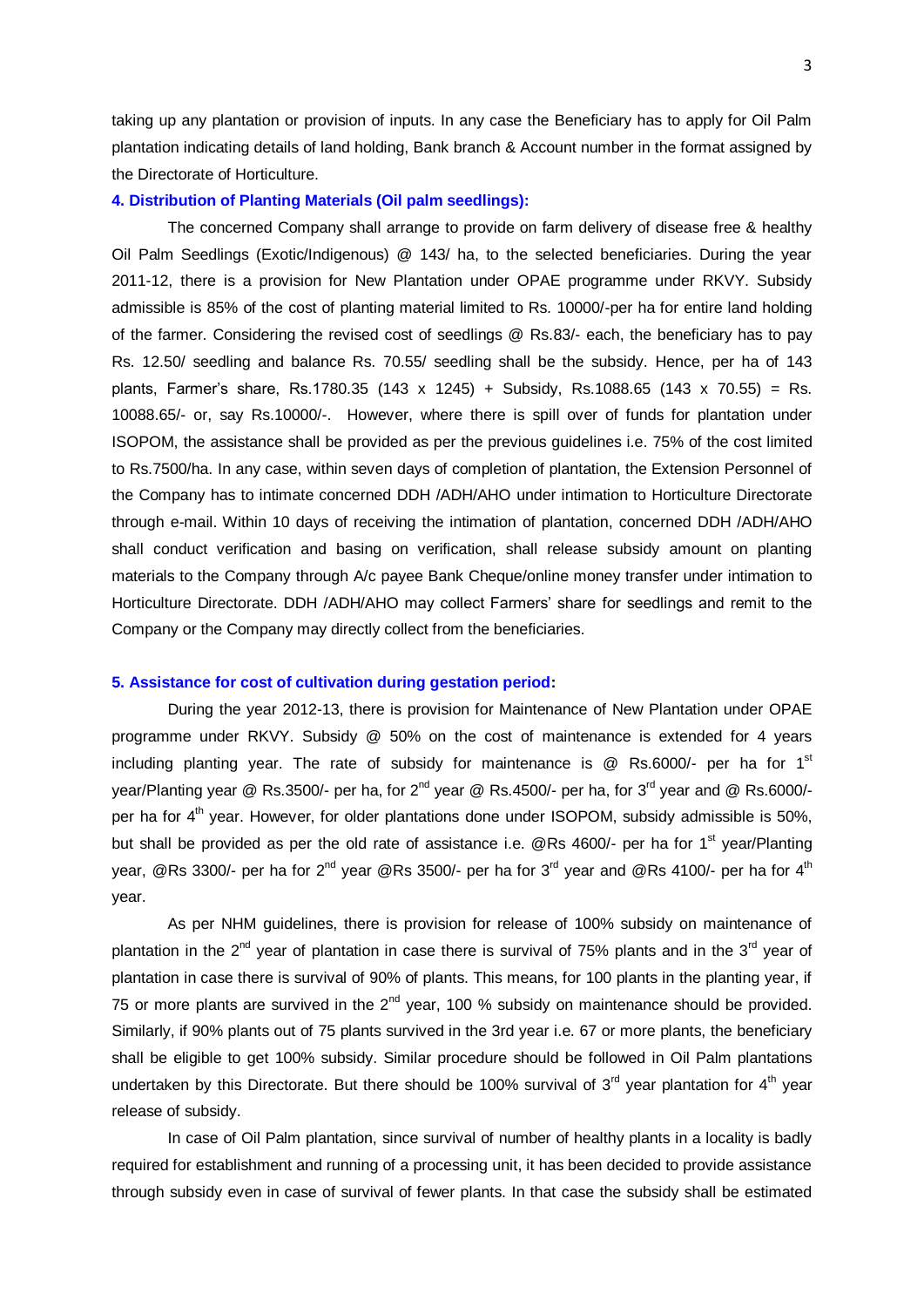as per the percentage of survival for that year. But however, the farmer should be insisted to gap fill with their own investment and MoU signed Company should provide planting materials with reasonable cost. In case of availability of unspent amount of maintenance cost , it can be used as cost of planting materials for gap filling at subsidised rate as applicable. The Cost of cultivation of Oil Palm during gestation period may be followed as indicated below.

# **Cost of Cultivation**

Area -1ha. Charlotte Chensity-143 plants Chensical Spacing-9m x 9m (Triangular system) Cost in Re.

|                |                                                                                       |                     |             |                     |                |              | CUSL III NS.  |                |               |
|----------------|---------------------------------------------------------------------------------------|---------------------|-------------|---------------------|----------------|--------------|---------------|----------------|---------------|
| SI.<br>No.     | Components of cost                                                                    |                     | 1st year    | 2nd year            |                | 3rdyear      |               | 4th year       |               |
|                |                                                                                       | Unit /<br><b>MD</b> | Cost        | Unit /<br><b>MD</b> | Cost<br>(Rs.)  | Unit /<br>MD | Cost<br>(Rs.) | Unit /<br>MD   | Cost<br>(Rs.) |
|                | A. LABOUR @ Rs.100/- per                                                              |                     | (Rs.)       |                     |                |              |               |                |               |
|                | MD                                                                                    |                     |             |                     |                |              |               |                |               |
| 1              | Lay out, Demarcation & Land<br>Prepn.                                                 | 4                   | 400         |                     | $\mathbf 0$    |              | $\mathbf 0$   |                | $\mathbf 0$   |
| $\overline{2}$ | Digging of pits (1.0m x 1.0m<br>x 1.0m                                                | 25                  | 2500        | 1                   | 100            |              | $\mathbf 0$   |                | 0             |
| 3              | Filling of pits(carrying<br>compost, mixing with soil &<br>basal dose of fertiliser)  | 4                   | 400         | 1                   | 100            |              | $\mathbf 0$   |                | $\mathbf 0$   |
| 4              | Planting followed by watering                                                         | 5                   | 500         | 1                   | 100            |              | $\mathbf 0$   |                | 0             |
| $\overline{5}$ | <b>Irrigation Expenditure</b>                                                         | 20                  | 2000        | 14                  | 1400           | 20           | 2000          | 18             | 1800          |
| 6              | Intercultural<br>operation(hoeing, weeding,<br>application of fertiliser &<br>manure) | 8                   | 800         | 5                   | 500            | 10           | 1000          | 6              | 600           |
| $\overline{7}$ | Application of PP chemicals<br>& Hormone                                              | 5                   | 500         | 3                   | 300            | 6            | 600           | 5              | 500           |
| 8              | Prunning /abalation /<br>pollinating weevil                                           |                     | $\mathbf 0$ | $\overline{2}$      | 200            | 6            | 600           | $\overline{3}$ | 300           |
| 9              | Harvesting, Post harvest<br>handling                                                  |                     | $\mathbf 0$ |                     | $\mathbf 0$    | $\mathbf 0$  | $\mathbf 0$   | 5              | 500           |
|                | <b>SUB TOTAL - A:</b>                                                                 | 71                  | 7100        | 27                  | 2700           | 42           | 4200          | 37             | 3700          |
|                | <b>B. INPUTS</b>                                                                      |                     |             |                     |                |              |               |                |               |
| $\mathbf{1}$   | Planting materials                                                                    | 143<br>nos.         |             |                     |                |              |               |                |               |
| $\overline{2}$ | Cost of manure @ Rs. 500 /<br>MT                                                      | 5                   | 2500        | 3                   | 1500           | $\mathbf 0$  | $\mathbf 0$   | $\overline{2}$ | 1000          |
| 3              | Fertilisers                                                                           |                     |             |                     |                |              |               |                |               |
|                | N @ Rs.10.90 per Kg.                                                                  | 57                  | 621         | 57                  | 621            | 85           | 927           | 114            | 1243          |
|                | P <sub>2</sub> O <sub>5</sub> @ Rs. 21.90 per Kg                                      | 29                  | 635         | 29                  | 635            | 43           | 942           | 86             | 1883          |
|                | $K2O$ @ Rs. 9.50 per Kg                                                               | 57                  | 542         | 57                  | 542            | 85           | 808           | 114            | 1083          |
| 4              | Cost of PP chemicals                                                                  | L.S.                | 500         |                     | 500            |              | 1000          |                | 2000          |
| $\overline{5}$ | Mulching materials (husk,<br>leaf, etc.)                                              | L.S.                | 0           |                     | 500            |              | 1000          |                | 1000          |
|                | <b>SUB TOTAL -B:</b>                                                                  |                     | 4797.9      |                     | 4298           |              | 4676          |                | 8209          |
|                | <b>C. Miscellaneous</b><br><b>Expenses</b>                                            |                     | 102         |                     | $\overline{2}$ |              | 124           |                | 91            |
|                | <b>GRAND TOTAL:</b>                                                                   |                     | 12000       |                     | 7000           |              | 9000          |                | 12000         |
|                |                                                                                       |                     |             |                     |                |              |               |                |               |
|                | 50% Subsidy:                                                                          |                     | 6000        |                     | 3500           |              | 4500          |                | 6000          |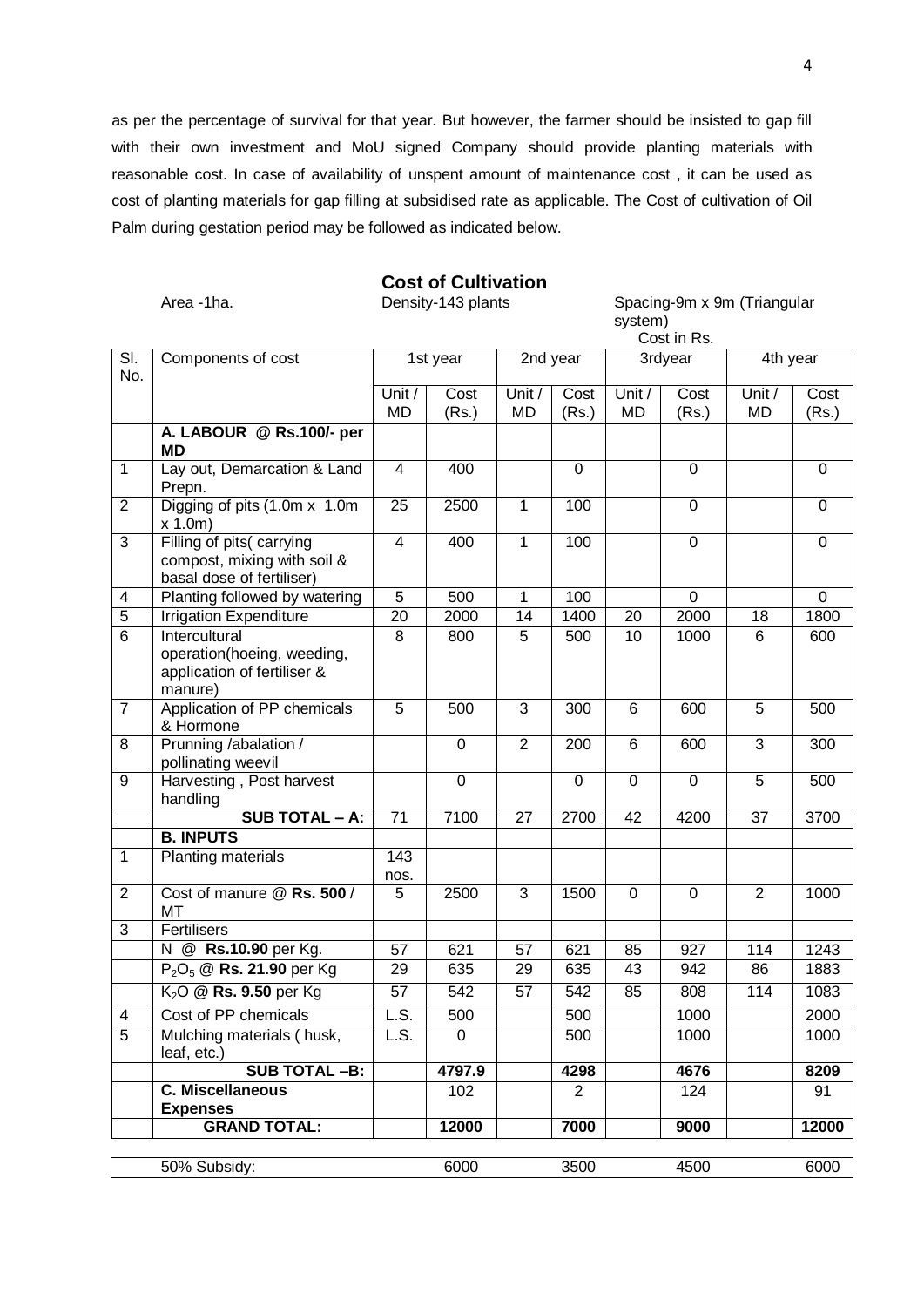## **6. Supply of Drip Irrigation System:**

During the year 2011-12, the assistance will be provided as per the subsidy admissible under National Mission on Micro-Irrigation (NMMI) up to 5 ha per farmer. As clarified in the Video Conference with GoI on 30.11.2011, there is a provision of 70% of the cost of drip irrigation system for Oil Palm plantation at 9M X 9M spacing (in Triangular system) is indicated below. But it should be calculated by the AAE of concerned DDH Range for the actual area of plantation. However, where there is spill over fund for Drip Irrigation, under ISOPOM, the assistance shall be provided as per the NMMI norm, the target may be reduced as per availability of funds. The Farmers are eligible to get subsidy for installation of Drip irrigation in the ratio of (40:30:30) = (GOI: State: Farmer's share). But only the Small / Marginal Farmers are eligible to get subsidy in the ratio of (50:30:20).

| Area               | Indicative cost | Subsidy limit (70%) for Big | Subsidy limit (80%) for |  |  |
|--------------------|-----------------|-----------------------------|-------------------------|--|--|
|                    |                 | farmer                      | Small/Marginal farmer   |  |  |
| $0.20$ ha          | Rs.9588         | Rs.6712                     | Rs. 7,670.40            |  |  |
| 0.40 <sub>ha</sub> | Rs.16604        | Rs.11623                    | Rs. 13,283.20           |  |  |
| 1.00 <sub>ha</sub> | Rs.23983        | Rs. 16788                   | Rs. 19,186.40           |  |  |
| 2.00 <sub>ha</sub> | Rs.39371        | Rs.27560                    | Rs. 31,496.80           |  |  |
| 3.00 <sub>ha</sub> | Rs.60780        | Rs.42546                    | Rs. 48,624.00           |  |  |
| 4.00 <sub>ha</sub> | Rs.76644        | Rs.53651                    | Rs. 61,315.20           |  |  |
| 5.00 ha            | Rs.97314        | Rs.68120                    | Rs. 77,851.20           |  |  |

Indicative cost of Drip system in Oil Palm plantations:

#### **7. Supply of Diesel/Electric pump set for drip system:**

During 2012-13, there is a provision for supply of Pump set (diesel/electric) of capacity up to 10 HP under OPAE programme under RKVY @ 50% of the cost limited to Rs10000/pump set. Out of these, 70% area should be for 1 ha holding farmers including SM/MF; 20% area for 2 ha holding farmers; 5% area for 3 ha holding farmers; 3% area for 4 ha holding farmers and 2% area for 5 ha holding farmers. However, where there is spill over fund for supply of Diesel Pump set, under ISOPOM, the assistance shall be provided as per the new guideline, but minimum area should be 0.4 ha and the farmer may opt for Diesel / Electric Pump set. In order to keep uniformity within the Department of Agriculture, the practices adopted in Directorate of Agriculture & Food Production, should be adhered to. The approved guidelines communicated by DA & FP for selection of company/model/indicative cost etc are available with the DDA/DAO, which should be followed for the year of Procurement. The Model, Manufacturer & Capacity of Diesel / Electric Pump set should be selected by the beneficiary in consultation with Company Extension Personnel/Drip Installation Personnel & Asst. Agriculture Engineer. It may be of 0.5 HP to 10.0 HP, but the subsidy admissible should be 50% of the cost of pump set, limited to Rs.10000/- per set. In case any amount remaining balance, the DDH /ADH/AHO can go for more beneficiaries/ pump sets according to allotment received. The target of pump sets is indicative only from the financial point of view.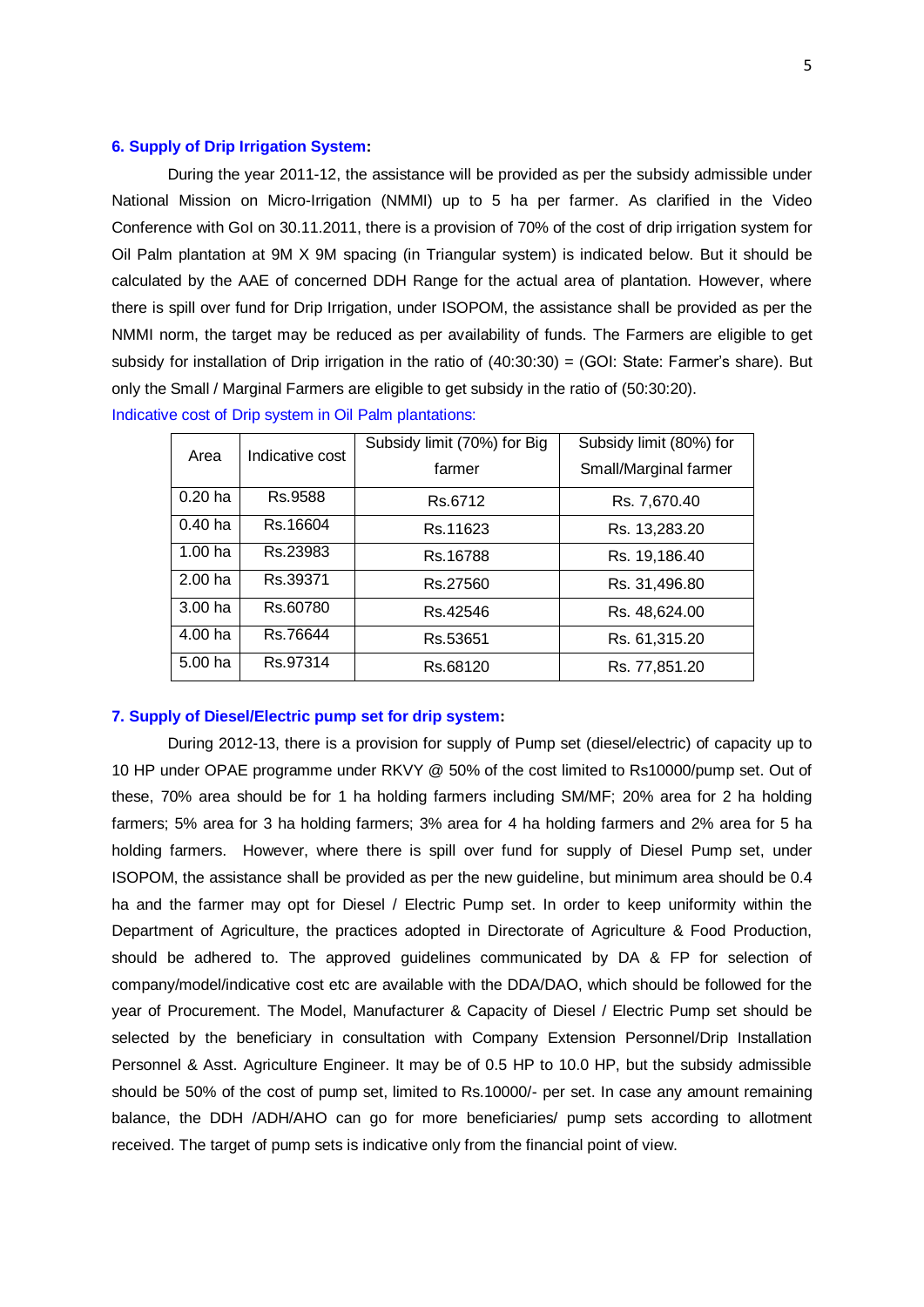#### **8. Inputs to inter-cropping in Oil Palm fields:**

During 2012-13, there is a provision for providing inputs for Inter cropping in OPAE programme under RKVY @ 50% of the cost limited to @ Rs.10, 000/- per hectare for purchase of planting material of horticultural inter-crops/ seed materials of field crops. But, 75% funds should be utilized for procurement of planting materials/ seeds and 25% for production or protection of inputs for intercrop fields. Farmer shall choose suitable crop. Subsidy shall be released after joint verification of concerned AHO and Company representative. ADH/DDH may constitute a committee at their level including a member representative from the MoU signed company and finalise the cost norms for crops of local demand. But the subsidy should not exceed the limit. The farmers have to pay the balance amount and MoU signed company should facilitate for arrangement of Planting Materials & Inputs.

# **9. Assistance for INM, IPM, Fertigation, P P Chemicals & Tree guard etc:**

During 2012-13, there is provision for providing inputs for assistance for INM/ IPM, Fertigation, P.P. Chemicals, Tree guards etc. in OPAE programme under RKVY limited to Rs. 5000/ per ha. Permits shall be issued to the farmer by the concerned DDH /ADH/AHO as per requirement, as practiced in the DA & FP. The farmer shall purchase the inputs from dealers approved by DA&FP at admissible subsidized rate. The balance cost of inputs shall be paid by concerned DDH /ADH/AHO to the dealer. Concerned Oil palm companies should avail license from the concerned DAO to facilitate supply of Liquid/ water soluble fertilizers required for fertigation through drip system. However, the subsidy can be utilised for fencing/tree guard as per the option of the farmer. In that case the subsidy amount can be released directly to the farmer after verification. For tree guard / fencing, the subsidy may be released after verification by concerned AHO.

#### **10. Construction of Vermi-compost Units at Oil Palm field:**

In order to promote use of organic manure and vermi-compost in oil palm, during 2012-13, there is a provision for providing subsidy of 50% on the cost of construction of Vermi-Compost units limited to Rs.15000/- per unit measuring 15 Meter length, 0.9 meter width and 0.24 meter depth. However, farmer may opt for smaller size of Vermi-units similar to the norm covered under NHM/ RKVY/ CDB schemes.

## **11. Subsidy for bore wells at oil palm farms:**

In order to create water source, there is a provision of construction of Bore well / Water harvesting structure in OPAE programme under RKVY. Subsidy is admissible @ 50% of the cost limited to Rs.50000/- per bore well or water harvesting structure. The norm shall be similar to that followed by DA&FP.

#### **12. Setting up of Oil Palm processing units:**

During 2012-13, there is provision for providing assistance of 50% of the cost establishment of Oil Processing units, limited to 250.00 lakh per unit for the mill of 5 MT/hr FFBs processing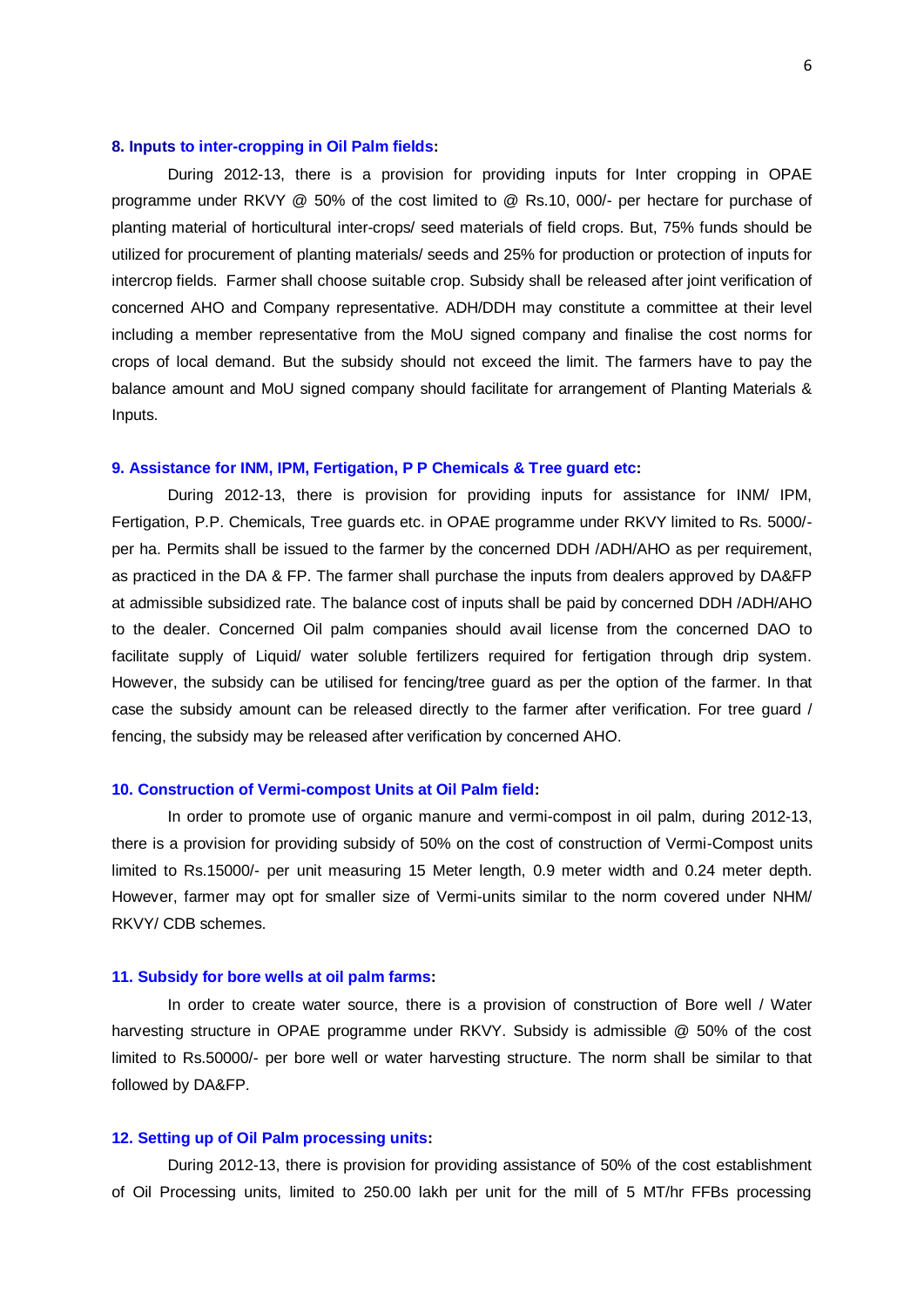capacity. For this purpose the MoU signed companies have to apply to the Director of Horticulture, Odisha

#### **13. Demonstration of Plantation:**

In order to educate the farmers on Oil Palm cultivation, some Demonstration plots should be established. The oil extraction companies should take active participation in establishing the demonstration plot from planting to extraction of crude oil, along with the technical assistance from the Govt. officials from the Horticulture department. It is proposed to take up demonstration plots of one ha in private/ institution land with an expenditure of Rs19,200/- per ha.

#### **14. Development of Waste Land:**

In order to increase cultivable land, waste land can be developed and can be utilized for Oil Palm cultivation. Waste land can be developed for cultivation by levelling, removal of stones and debris, land reclamation etc. for which 50% assistance can be given to beneficiary/institution @ Rs. 19,400/- per ha.

## **15. Farmers' Training:**

Training of farmers shall be conducted by concerned ADH /AHO/ Company with the expenditure Rs. 15,000/- for 50 participants / Oil Palm growers including women beneficiaries. The training should be conducted in Block level. The Company should submit the training program schedule before concerned ADH / DDH for prior approval. The AHO of the concerned block is responsible to conduct such training program in co-ordinate with company. The expenditure pattern is as follows.

|   | Working lunch @ Rs.50/- per farmer (for 50 farmers for two days)      |                 |  |  |
|---|-----------------------------------------------------------------------|-----------------|--|--|
| 2 | Allowances @ Rs.50/- per day per farmer (for 50 farmers for two days) |                 |  |  |
| 3 | Training Materials @ Rs.20 per trainee (for 50 farmers)               | Rs. 1000        |  |  |
| 4 | Honorarium to the Guest Lecturers for two days @ Rs.500/- per         | Rs. 2500        |  |  |
| 5 | Misc. contingencies including visit to field / factory                | Rs.1500         |  |  |
|   | Total                                                                 | <b>Rs.15000</b> |  |  |

# **16. Exposure Visit of Farmers:**

Exposure visit of farmers to outside State shall be organised by concerned company to Oil Palm Research/Processing area with the expenditure of Rs. 5000/- per farmer.

# **17. Provision of Chicken mesh:**

In order to protect oil palm roots and fruits from Rodent damage, Chicken mesh can be provided to the farmers @ Rs. 14/- per plant limited to Rs. 2000/- per ha. Concerned DDH/ADH can procure the Chicken mesh and provide the farmer at the time of planting.

## **18. Mobility & Extension / Contingency:**

The funds placed for the purpose of meeting contingency like POL, Misc. Expenditure, hired vehicles if necessary, telephone charges, purchase / repair of materials for computers and its peripherals, repair of Fax, Xerox etc.